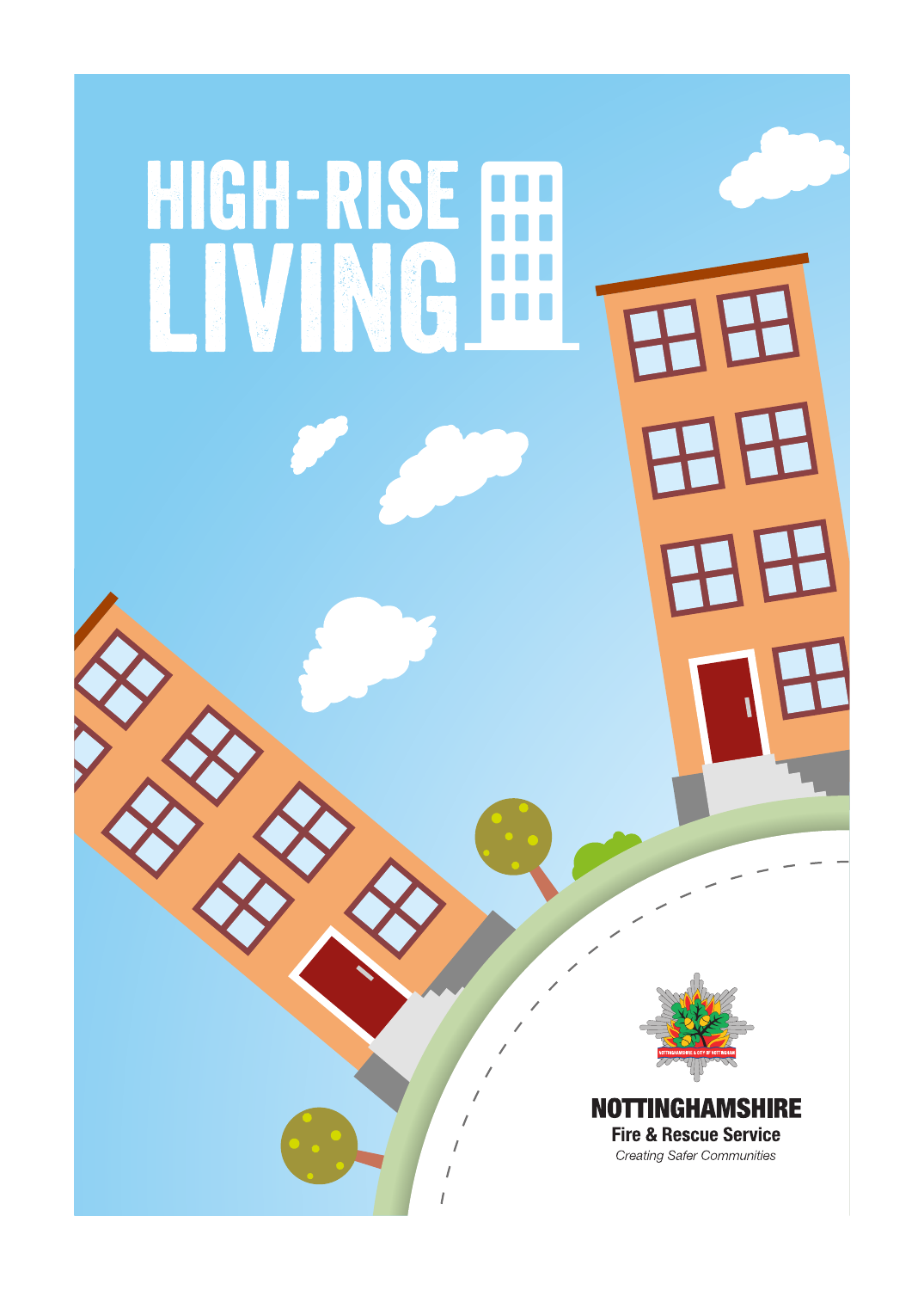## Living the high life

Living in a high-rise block doesn't mean you are any more at risk from fire, but it does mean you need to consider your fire safety and the impact a fire in your home could have on other residents.

It is important for your own safety, to understand what to do in the event of a fire, whether it's in your flat or somewhere else in the building.

## Did you know?

That most high-rise flats are built to delay the spread of fire for up to an hour.



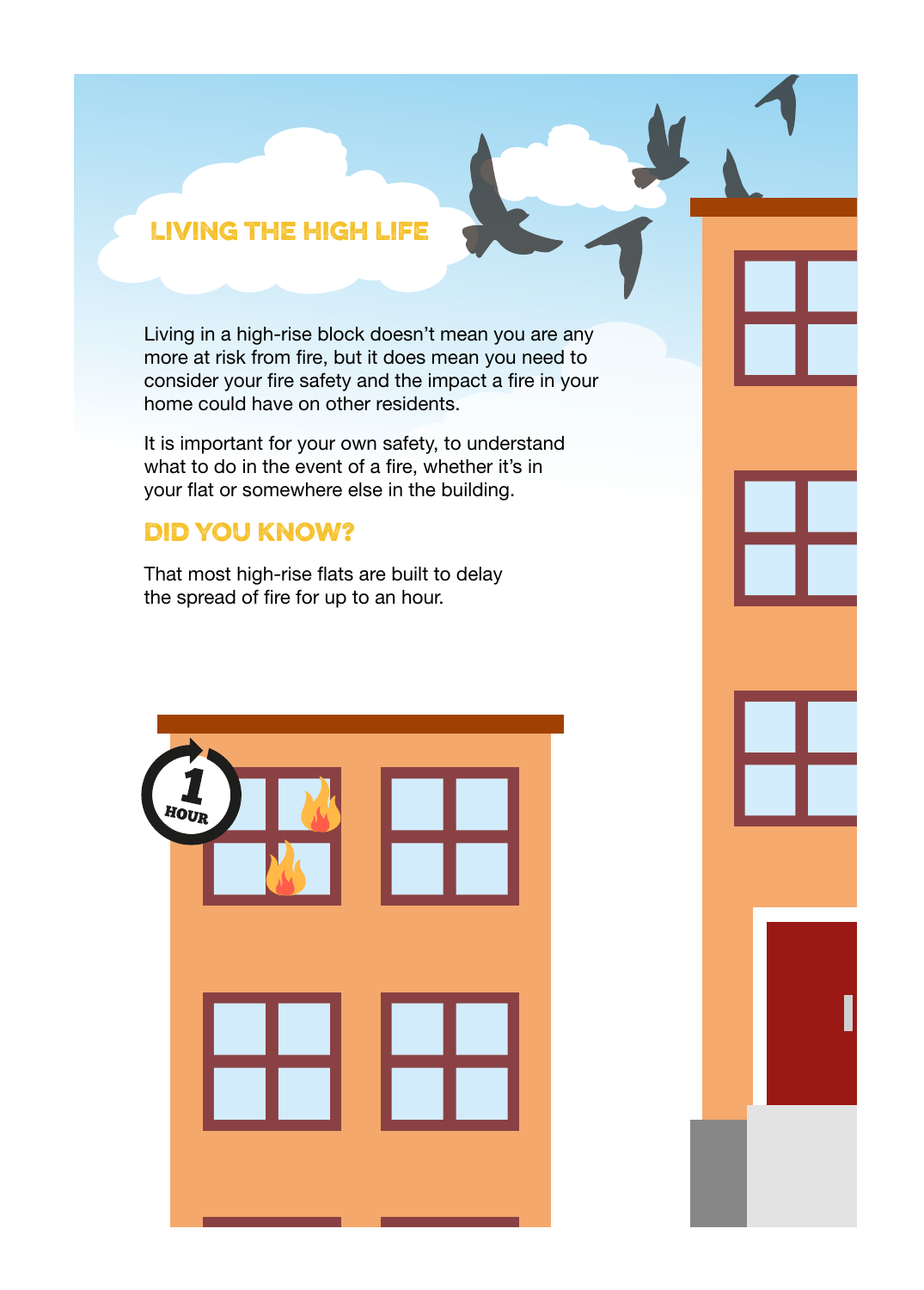#### Built with your safety in mind

Your building has been designed and built with fire safety in mind.

## lift access

Never use the lift when evacuating the building. The fire may cause a power failure, trapping you inside.

## emergency access

Never block emergency access to your building. We need to get as close as possible to the entrance.

## Firefighting equipment

Dry or wet riser pipes run internally through the block and are usually painted red. The pipes provide water to higher floors to tackle fires.

It is important that any damage to this equipment is reported as soon as you see it.

## Do you know your buildings evacuation plan?

Your buildings plan will be either:

#### Full evacuation -

When the alarm sounds, get everyone in your flat out of the building using emergency fire exit routes and stairs (don't use the lift).

## Stay put -

Unless the fire is in your flat or a direct neighbours, keep your front door and windows closed. Tune into local TV or radio and await further instructions from the emergency services.

The fire service will knock your door if they need you to evacuate.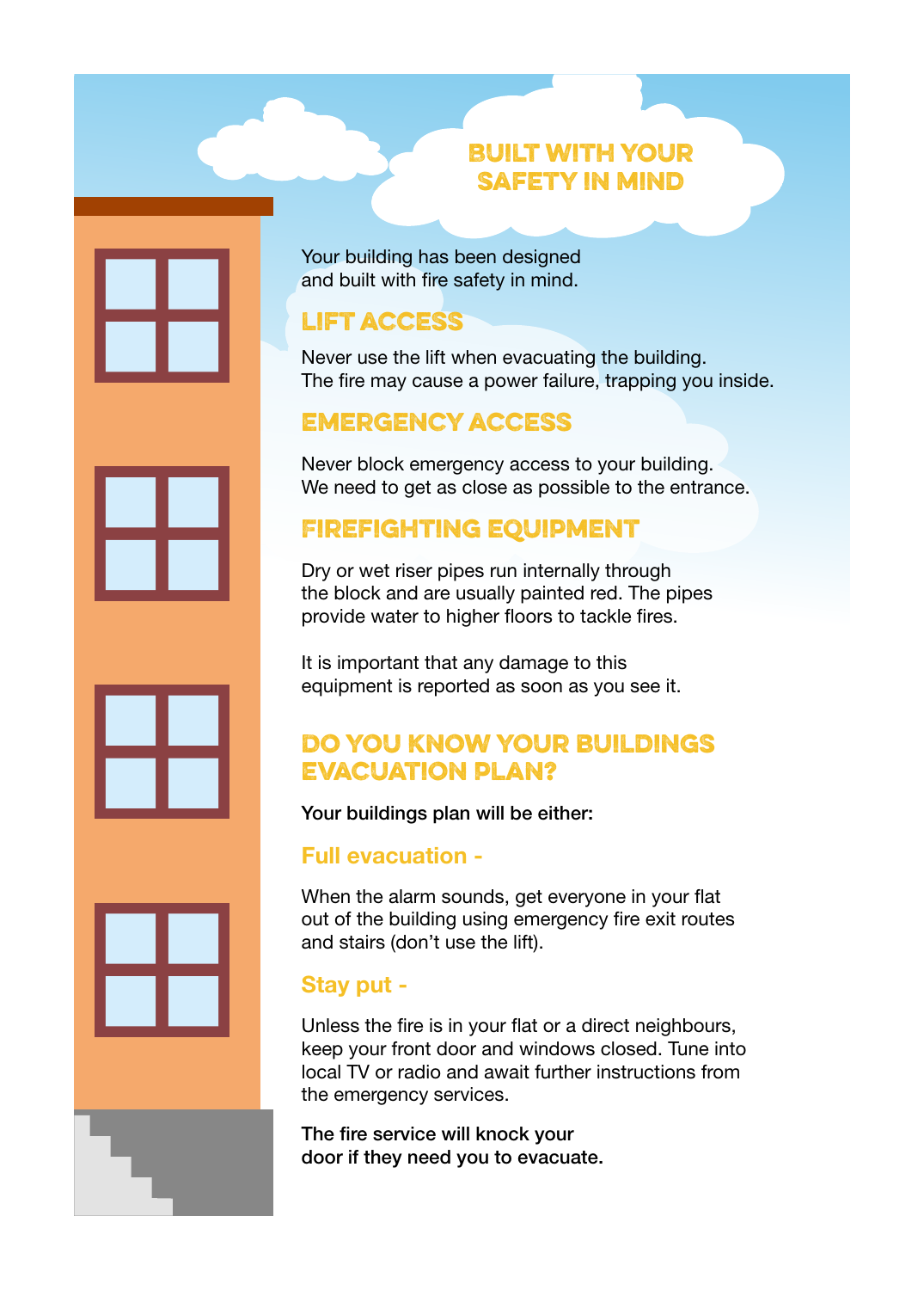

Leave your flat and close the door Use the stairs

Never use the lift

Get out, stay out, call 999. Never assume someone has called.

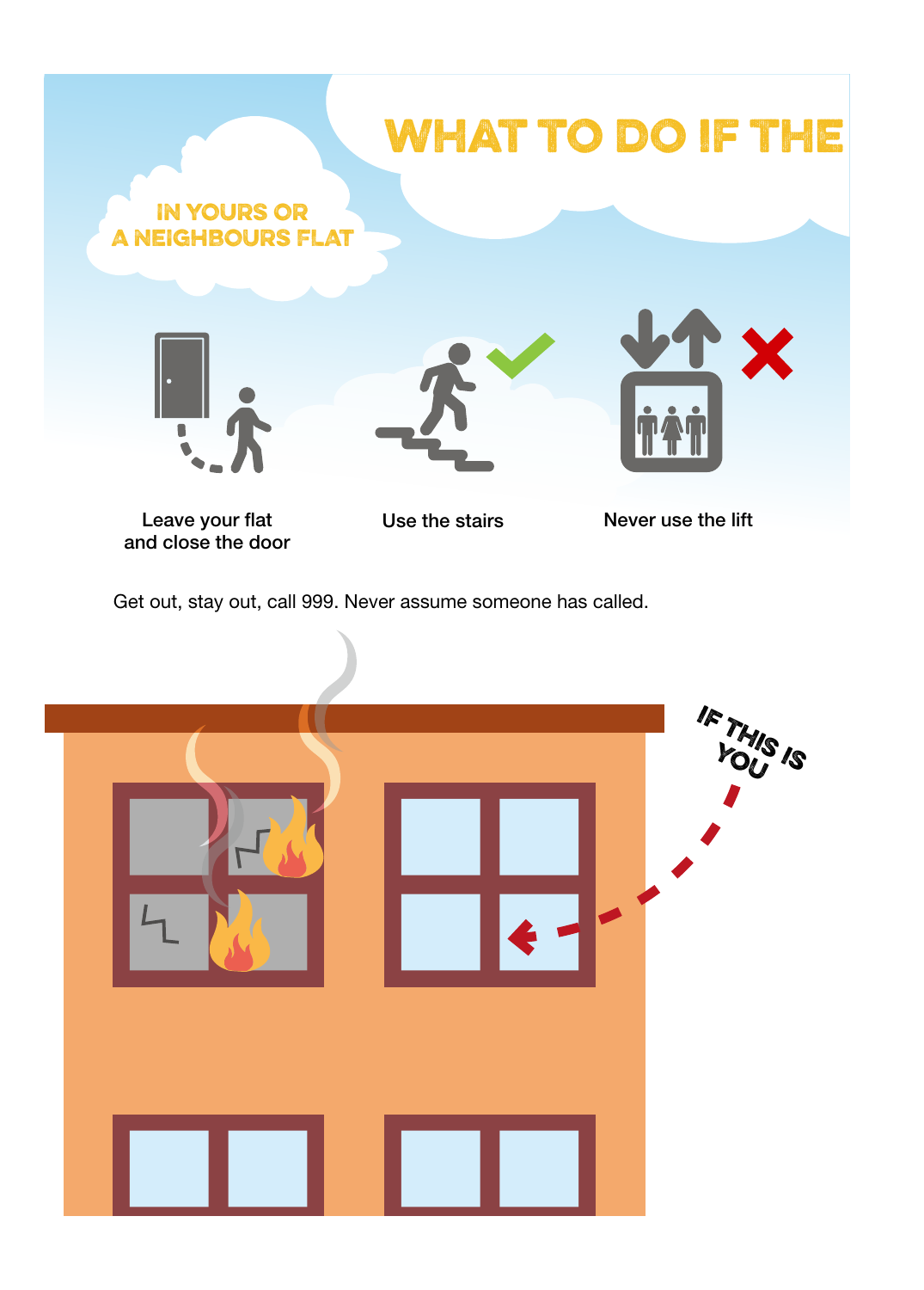

If the fire service need to fully evacuate the building, they will knock on your door.

Uneeded evacuation can obstruct the fire service and delay them putting

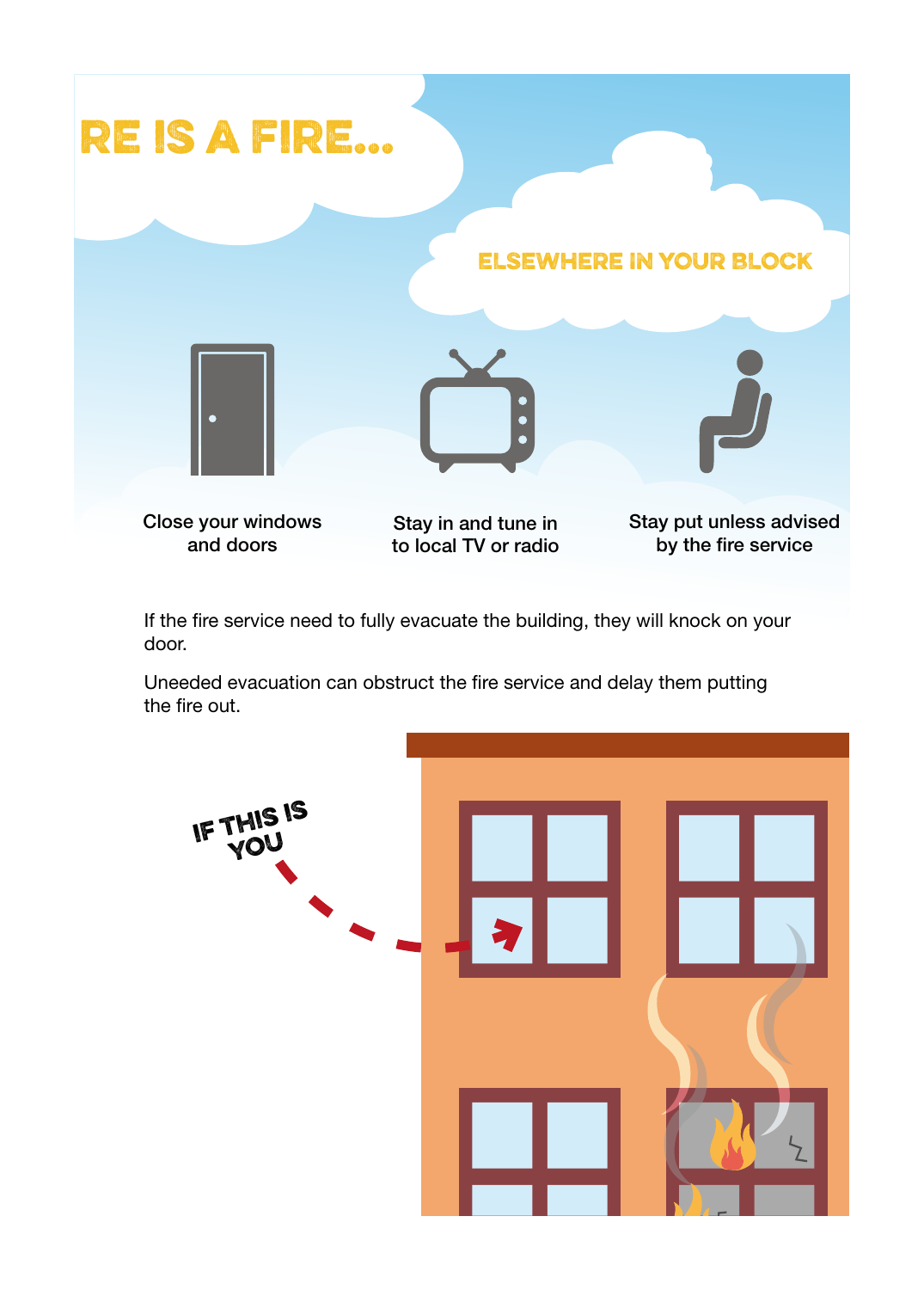#### We'll be there

If you can see the fire service already there, then there is no need to call 999.

If every resident in a high-rise block rang 999, our control room would have less time to take calls from other emergencies.

#### don't be alarmed

Don't be alarmed by the scale of the fire service's presence.

We need a large amount of resources to get our equipment from the ground up to the floor of the fire and to protect our firefighters.

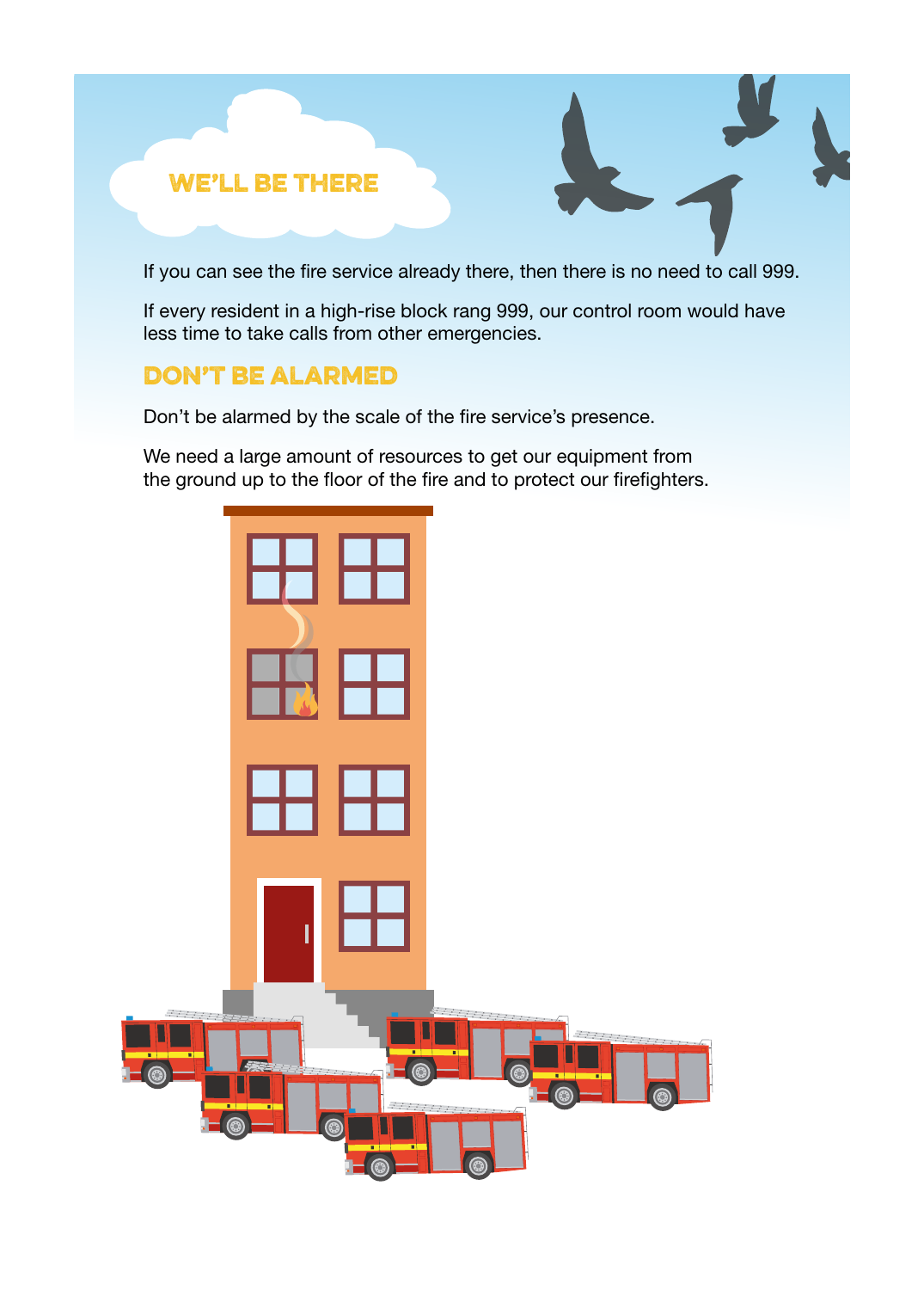#### **PROTECT** YOUR HOME

- » Fit at least one smoke alarm in your flat
- » Don't fit it in your kitchen or bathroom as this may cause false alarms
- » Test once a week
- » Never take the batteries out
- » Always follow the manufacturers advice



## Be prepared

- » Keep all exits clear, both communal corridors and in your home
- » Keep door and window keys accessible
- » Prepare a grab bag that you can take if you need to be evacuated
	- Think about prescriptions, documents such as your driving licence and passport, spare keys, a mobile phone, charger and a torch
- » Know how to isolate your flats gas, electric and water supply
- » Get to know your neighbours. Are they young, elderly or vulnerable? They may need assistance in an emergency